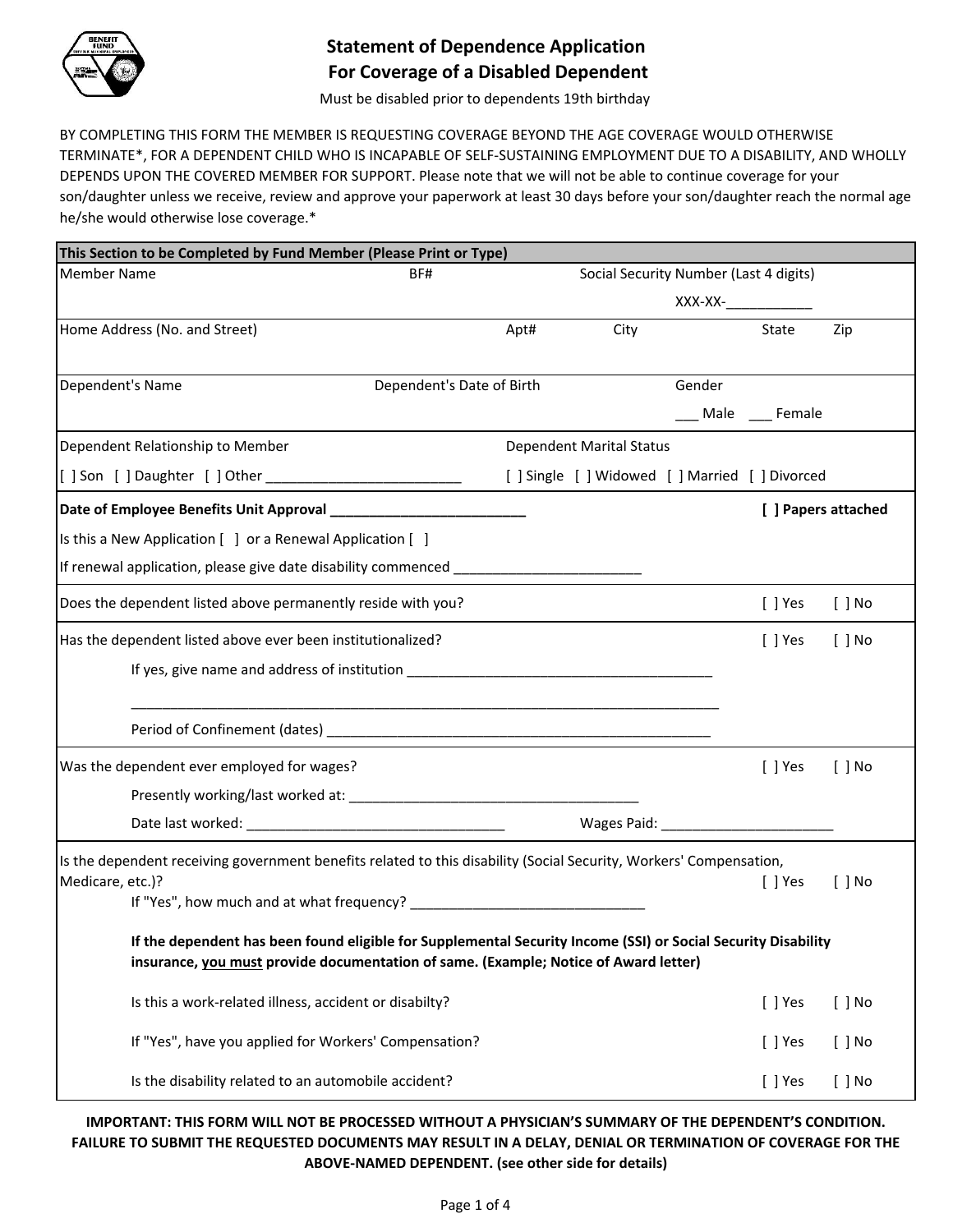**I certify that I have carefully and fully read the important information on the preceding page of this form. I also certify that the statements and answers given are complete and correct to the best of my knowledge and belief. I have provided supportive documentation on my dependent's disability as requested above and I am aware that without proper documentation coverage may be denied. I am also aware that additional information may be required to make a determination of coverage and that presenting this documentation does not imply automatic coverage.** 

**I agree to promptly advise Suffolk County Employees Benefit Fund within 30 days of any change that affects my disabled dependent's eligibility, including change of address, securing full-time, self-sustaining employment or elimination of the previously existing disability. I understand that any person who knowingly and with intent to defraud Suffolk County Employee Benefit Fund, any insurance company or any person who files an application for insurance/health benefits or statement of claim containing any materially false information, or conceals for the purpose of misleading, information concerning any fact material thereto, commits a fraudulent act, which may be a crime, and shall also be subject to a monetary responsibility for any claims paid on behalf of the otherwise ineligible individual.** 

Member Signature \_\_\_\_\_\_\_\_\_\_\_\_\_\_\_\_\_\_\_\_\_\_\_\_\_\_\_\_\_\_\_\_\_\_\_\_\_\_\_\_\_\_\_\_\_ Date \_\_\_\_\_\_\_\_\_\_\_\_\_\_\_\_\_\_

Your completed paperwork is required at least 30 days prior to your dependent reaching the coverage termination age.\* Completed paperwork includes this form and physician's summary.

**The PHYSICIAN'S SUMMARY must be on the physician's office stationery and signed by your dependent's doctor.**

It must include:

- The specific nature of the condition;
- Signs and symptoms associated with the condition;
- The date such condition commenced;
- A recent evaluation (within six months) that demonstrates how your dependent's condition prevents any form of self-sustaining employment and that accommodation is not possible; and
- Physician's contact information including telephone and fax numbers PRINTED CLEARLY.

If you have any questions, please do not hesitate to contact Wendy Z, the Eligibility Coordinator, at: 631-319-4099 ext. 321 or email at Wendyz@scmebf.org

**\*Age at which a dependent child would otherwise lose coverage: if your child becomes disabled prior to age 19, you must file this form prior to their 19th birthday. If your child is a full-time student and becomes disabled, you must file this form while they are a full-time student and prior to age 25 or before that dependent's coverage would otherwise be terminated in accordance with the eligibility rules in effect at the time the disability commenced (example; no longer a full time student, graduation, etc.)**

| This Section To Be Completed by Suffolk County Municipal Employees Benefit Fund                                         |                  |  |  |  |
|-------------------------------------------------------------------------------------------------------------------------|------------------|--|--|--|
| Effective date of ancillary benefits for above dependent:                                                               |                  |  |  |  |
| Was previous SOD submitted? [ ] Yes [ ] No                                                                              |                  |  |  |  |
| Was dependent a late enrollment? [ ] Yes [ ] No                                                                         |                  |  |  |  |
| I have reviewed the documentation submitted and verified that the dependent meets eligibility requirements of the Plan. |                  |  |  |  |
| [[ ] Permanently approved [ ] Temporarily approved to [ ] ______________________                                        |                  |  |  |  |
|                                                                                                                         | Date<br>SOD62519 |  |  |  |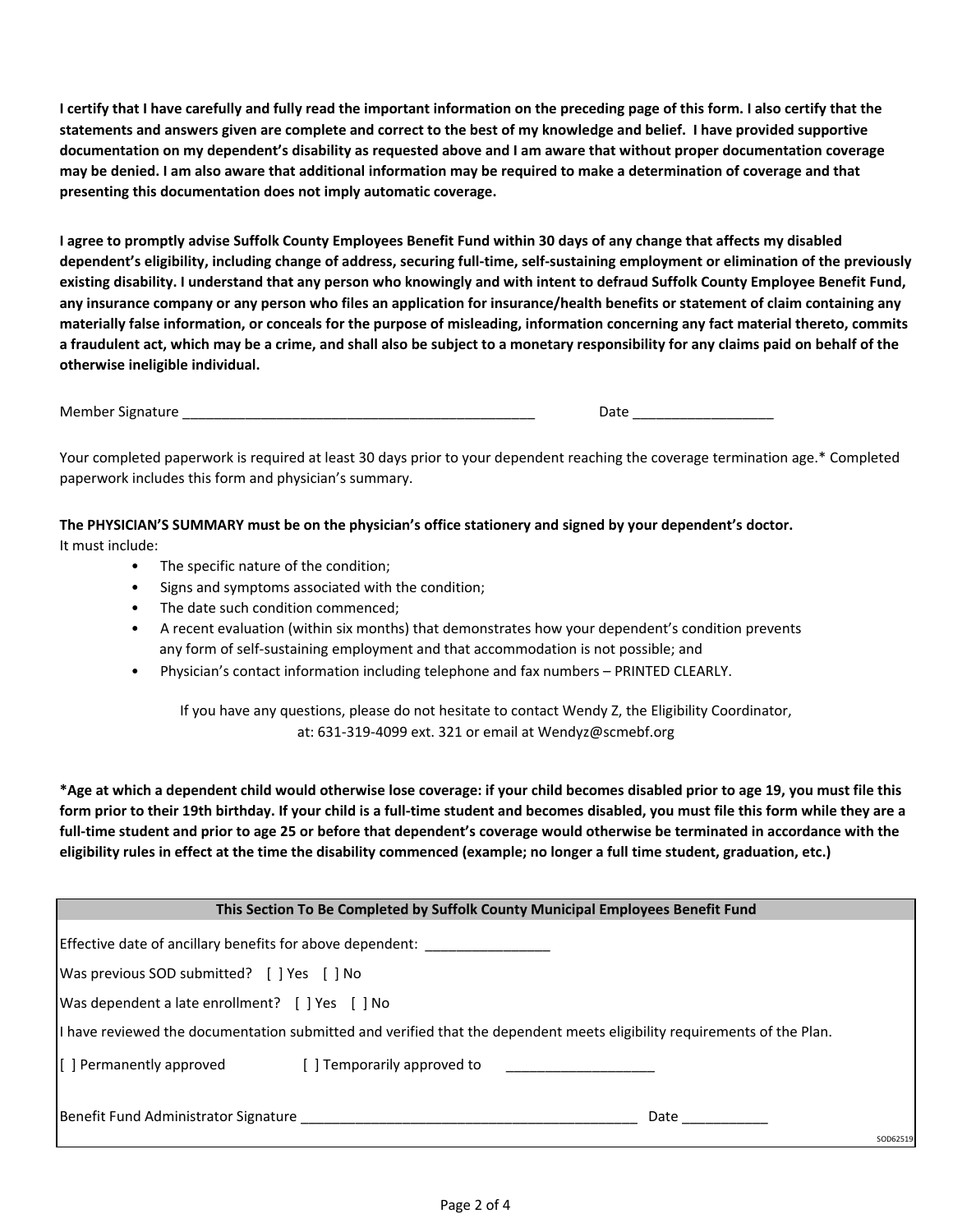#### **SUFFOLK COUNTY MUNICIPAL EMPLOYEES BENEFIT FUND**

## **STATEMENT OF DEPENDENCE APPLICATION/RENEWAL AFFIDAVIT FOR COVERAGE OF A DISABLED DEPENDENT**

| STATE OF  |             |
|-----------|-------------|
|           | $\sum$ SS.: |
| COUNTY OF |             |

, being duly sworn deposes and says, under

(name of covered member)

penalty of perjury:

That I understand that I will be required to continue to provide proof of said dependency status, on an annual basis, to the Fund. **I understand that the specific nature of the condition, signs and symptoms associated with the condition and the date such condition commenced; a recent evaluation (within six months) that demonstrates how your dependent's condition prevents any form of self-sustaining employment and that accommodation is not possible. Physician's contact information including telephone and fax number are required to be submitted. I further cerify that all statements are true and correct.**

DATED: \_\_\_\_\_\_\_\_\_\_\_\_\_\_\_\_\_\_\_\_\_\_\_\_\_\_\_\_, 20\_\_\_ \_\_\_\_\_\_\_\_\_\_\_\_\_\_\_\_\_\_\_\_\_\_\_\_\_\_\_\_\_\_\_\_\_\_\_\_\_\_\_\_

(signature of covered member)

Sworn to before me this

 $\frac{\text{day of}}{\text{day of}}$ 

(Notary Public)

My Commission Expires: \_\_\_\_\_\_\_\_\_\_\_\_\_\_\_\_